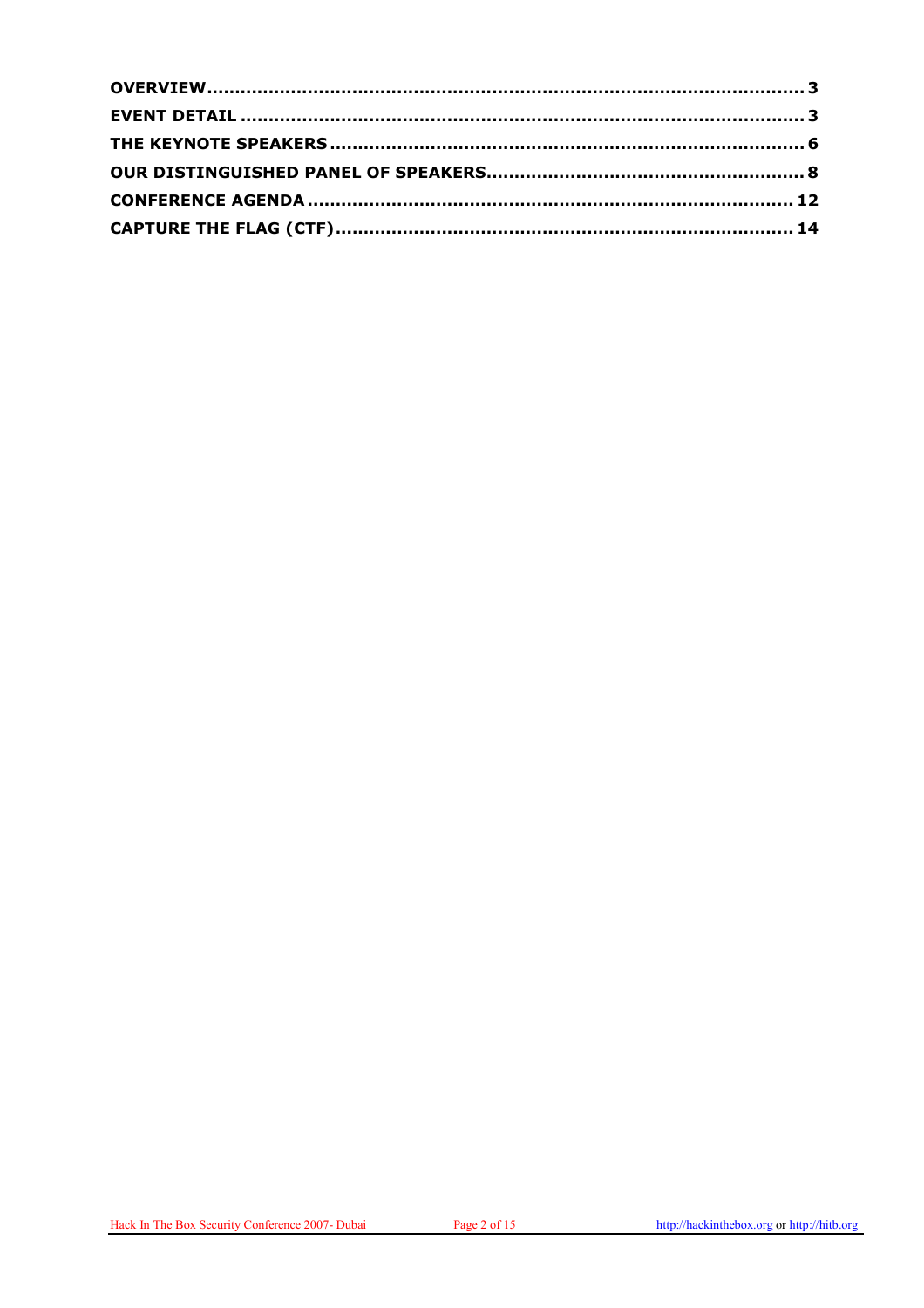### **Overview**



The main aim of our conferences is to enable the dissemination, discussion and sharing of network security information. Presented by respected members of both the mainstream network security arena as well as the underground or black hat community, this years conference promises to deliver a look at several new attack methods that have not been seen or discussed in public before.

Along with that, we are also organizing a hacking competition known overseas as Capture The Flag. A contest first developed and presented at Defcon in Las Vegas, the idea behind a CTF competition is to allow for individuals (either solo or in teams) to hack into prepared servers running on an internal network in order to retrieve marked files or flags on these target machines. Participants are also allowed to attack each other if it requires them to do so. The winner or winners, who obtain the most number of flags in the shortest period of time – wins. The Intrusion Detection System log files and findings will be presented at the end of the conference.

We believe that this conference would be an ideal opportunity for vendors from within the industry to meet with not only the experts but to share their own expertise and technology with the public.

#### Event Detail

| Date: | $2^{nd}$ – 3 <sup>rd</sup> April 2007         |
|-------|-----------------------------------------------|
| Item: | 4-Tracks Hands-On Technical Training Sessions |
| Time: | 9am to 5pm                                    |
| Date: | $4^{th}$ – 5 <sup>th</sup> April 2007         |
| Item: | Security Conference and Exhibition            |
| Time: | 9am to 4pm                                    |
| Date: | $4^{th}$ – 5 <sup>th</sup> April 2007         |
|       |                                               |

**Item:** Capture The Flag 'Live Hacking' Competition **Time:** 9am to 5pm

**Venue:** Sheraton by The Creek Dubai, U.A.E.

Who should attend: Anyone who is responsible for the security and privacy of information should attend including: CEO, CIOs, CTOs, VPs of Technology and Network Systems, Directors of IT, Directors of Technology, Systems Architects, Network Administrators, Network Security Officers, ISOs, Financial Managers, System Developers, Network Security Specialists, Security Consultants, Risk Managers, and System Administrators.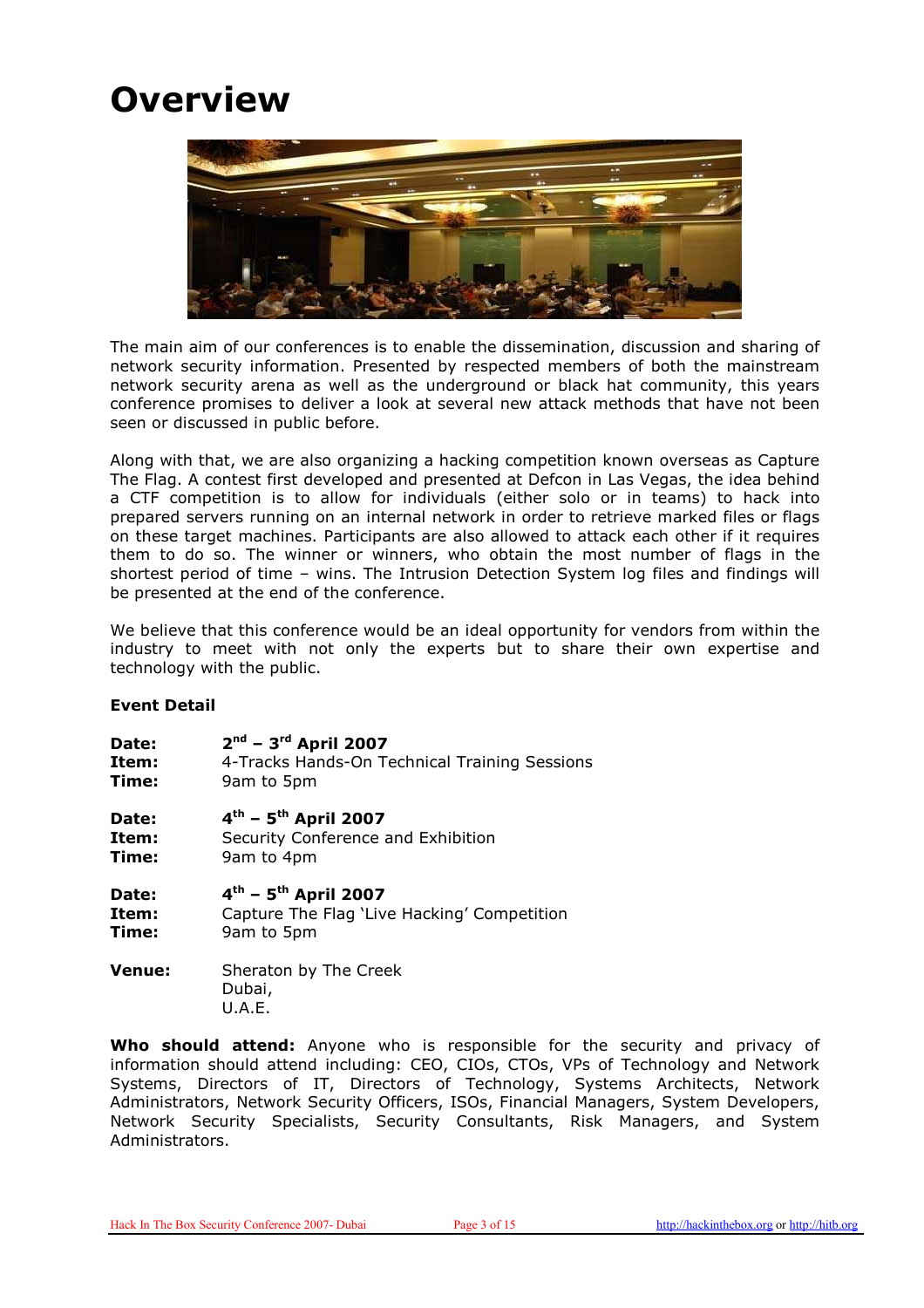### Training Sessions

#### HANDS ON TECHNICAL TRAINING SESSIONS 2<sup>ND</sup> AND 3<sup>RD</sup> APRIL 2007

#### TECHNICAL TRAINING TRACK 1: ADVANCE WEB APPLICATION & SERVICES HACKING

Trainer: Shreeraj Shah (Director, Net-Square) Capacity: 24 pax Duration: 2 days Cost: (per pax) USD1299 (early bird) / USD1499 (non early-bird) Outline:

A growing concern has been Web application security – Web and application servers are the target of regular attacks by attackers that exploit security loopholes or vulnerabilities in code or design. Adding to this concern are next generation applications; applications that are on the fast track and more appealing to the user, utilizing dynamic AJAX scripts, Web services and newer Web technologies to create intuitive and easy interfaces. The only constant in this space is change. In this dynamically changing scenario it is important to understand new threats that emerge in order to build constructive strategies to protect corporate assets.

This two–day workshop will expose students to both aspects of security: attacks and defense. To think of newer Web applications without Web services is a big mistake. Sooner or later existing applications will be forced to migrate to the new framework. This workshop includes several cases, demonstrations and hands-on exercises with newer tools to give you a headstart over others in the field.

#### TECHNICAL TRAINING TRACK 2: TACTICAL VOIP: APPLIED VOIPHREAKING

**Trainer:** The Grugq, Independent Network Security Consultant Capacity: 24 pax Duration: 2 days Cost: (per pax) USD1299 (early bird) / USD1499 (non early-bird) Outline:

This course addresses exploiting VoIP  $-$  from end user devices through carrier grade servers  $$ including protocol level attacks, application bugs and common dangerous deployment mistakes. The course provides deep coverage of a broad spectrum of VoIP relevant security threats:

- \* Hijacking
- \* Sniffing
- \* Injecting
- \* Interdicting
- \* SPITing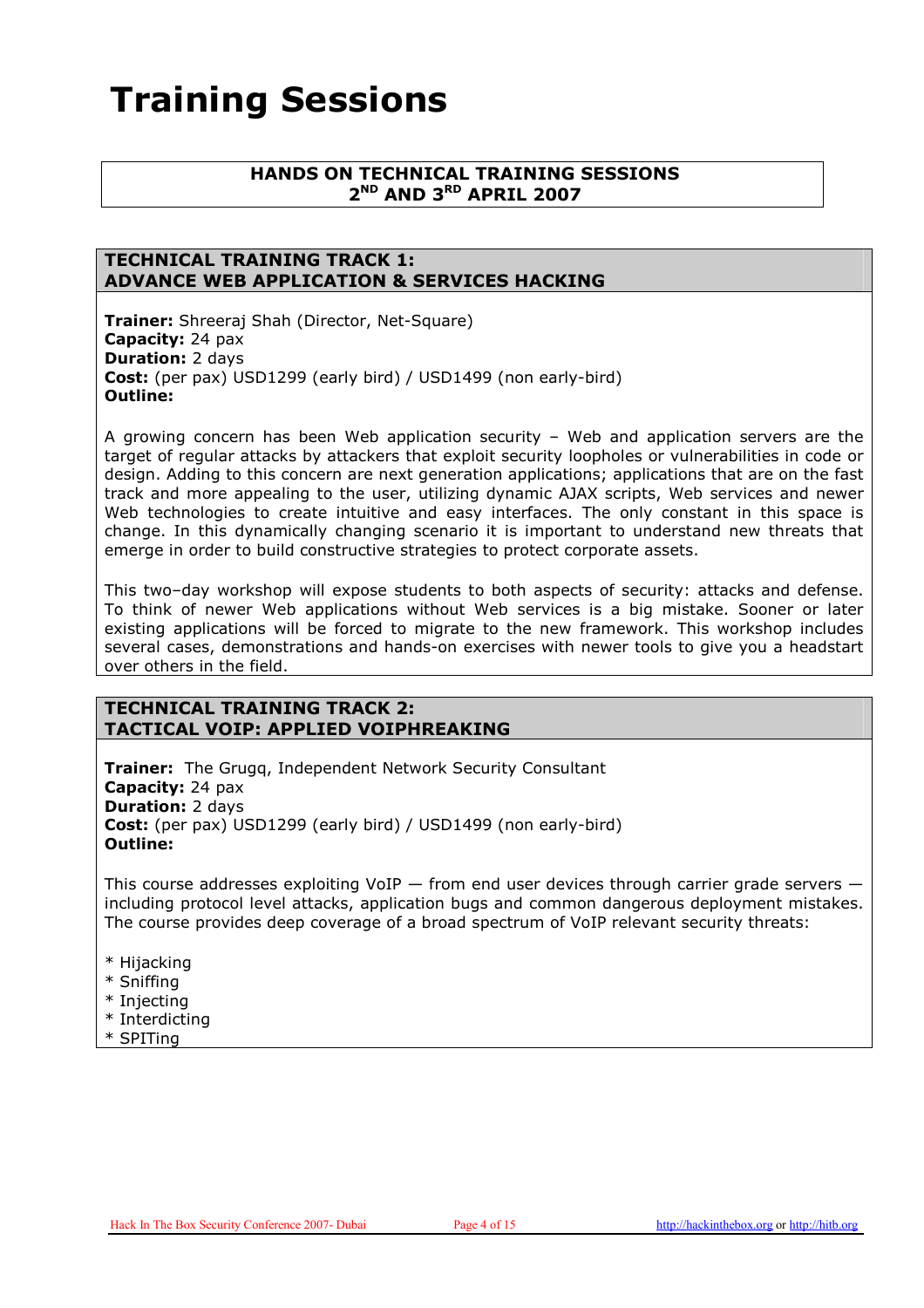#### TECHNICAL TRAINING TRACK 3: STRUCTURED NETWORK THREAT ANALYSIS AND FORENSICS

**Trainers:** Meling Mudin (spoonfork) & Lee Chin Sheng (geekool) Capacity: 24 pax **Duration: 2 days** Cost: (per pax) USD1299 (early bird) / USD1499 (non early-bird) Outline:

The weary analyst battles the Internet: portscans are coming at you left and right, worms are spreading like wildfire, servers are compromised and confidential data are lost and stolen. This is a familiar scene, one that could be detected, prevented and and if it has already happened, contained.

This a hands-on class that will teach you on how to detect, analyze, and perform incident response and handling. We will throw at you tons of packet capture files, and we will show you how to analyze them using Open Source tools. When we say analyze, we mean: looking for signs of attacks, determining the source and attack destination, and detecting targetted vulnerabilities. We will also show you how to build, deploy and manage NSM (Network Security Monitoring) architecture.

#### TECHNICAL TRAINING TRACK 4: PACKET MASTERING THE MONKEY WAY

**Trainer:** Dr. Jose Nazario (Senior Software Engineer, Arbor Networks) Capacity: 24 pax Duration: 2 days Cost: (per pax) USD1299 (early bird) / USD1499 (non early-bird) Outline:

In this course you will learn how to code in C using libpcap, libdnet, libnids, and drive it all with libevent. The main language will be C, but we will also cover python bindings to these techniques.

#### Day 1

- a) TCP/IP and ethernet networking overview
- b) Packet capture with libpcap
- c) Packet construction with libdnet
- d) Libnids and stream reconstruction techniques

#### Day 2

a) Recap and questions from day 1

b) Event driven programming (signals, read, write, timers), libevent

c) Common tool classes: scanners, snifers, and tracers

d) Bringing it all together:

e) A simple stream sniffer (illustrating the use of libnids and libevent)

f) A simple port scanner (illustrating libpcap, libevent, libdnet)

g) Questions and other things you can do.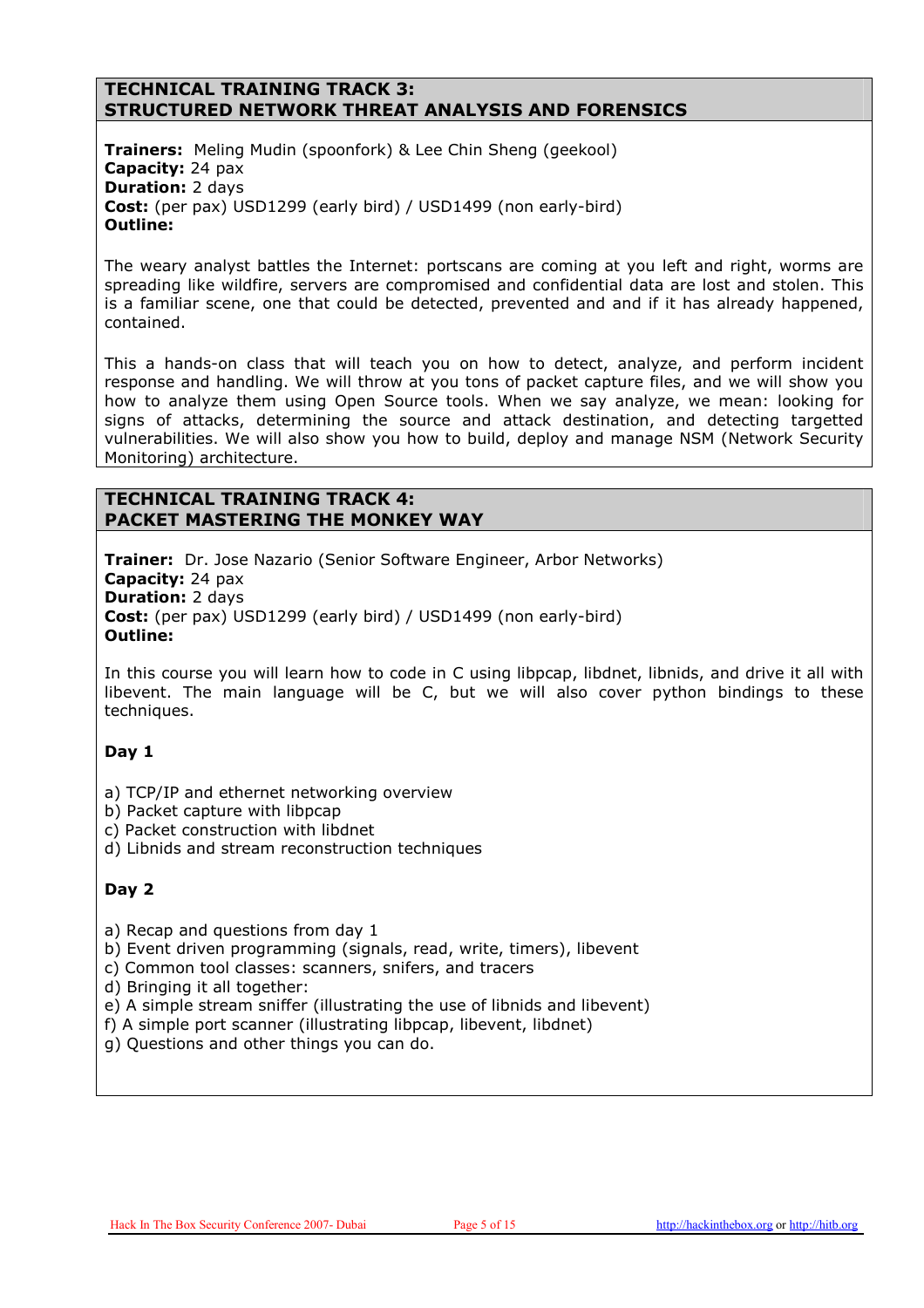## The Keynote Speakers



Mikko Hypponen – Chief Research Officer, F-Secure Corp http://www.f-secure.com

Crime Online Presentation Details:

Who's really behind the network attacks? Who's launching the phishing scams? Who runs the botnets? How do they hide their malware? Where are they reselling the stolen bank accounts and credit card numbers? How do they move their money around? How do they recruit their money mules? What do these guys look like and how does all this really work? Is this the perfect crime?

#### About Mikko:

Mr. Mikko Hypponen is the Chief Research Officer at F-Secure Corp. He has been analysing viruses since 1991. He has consulted several high-profile organizations on computer security issues, including IBM, Microsoft, FBI, US Secret Service, Interpol and the Scotland Yard. Mr. Hypponen (35) led the team that infiltrated the Slapper worm attack network in 2002, took down the world-wide network used by the Sobig.F worm in 2003 and was the first to warn the world about the Sasser outbreak in 2004.

Mr. Hypponen and his team has been profiled by Wall Street Journal, Vanity Fair, New York Times and Newsweek. He has been an invited member of CARO (the Computer Anti-Virus Researchers Organization) since 1995.

Apart from computer security issues, Mr.



#### Lance Spitzner– Founder and President, Honeynet Project http://www.honeynet.org

**Presentation Title:** Online Crime and **Presentation Title:** Honeypots: Today and Tomorrow. Presentation Details:

> Honeypots are a powerful and widely used but misunderstood technology. Almost everyone has benefited from honeypot use, but few may realize it. We will address this by explaining what honeypots are, their value, and a brief history. We will then focus on the state of honeypot technology today, who is using them, and how they are being used. We will provide numerous examples of different honeypot technologies either released or currently under development. In addition, we will give examples of how many different organizations are using these technologies, and the value they are providing. Finally, by looking at the evolution and use of honeypots over the past 10 years, we will cover the future of honeypots, new technologies, and how they will most likely be used.

#### About Lance:

Mr. Spitzner is considered to be a leader in the field of honeypot research. He invented and developed the concept of honeynets, is the author of the book "Honeypots: Tracking Hackers", co-author of "Know Your Enemy: 2nd Edition", and has published over fifty security whitepapers and articles. He is founder of the Honeynet Project; a global, non-profit security research organization that captures, analyzes, and shares information on cyber threats at no cost to the public.

Hack In The Box Security Conference 2007- Dubai Page 6 of 15 http://hackinthebox.org or http://hitb.org or http://hitb.org or http://hitb.org or http://hitb.org or http://hitb.org or http://hitb.org or http://hitb.org or h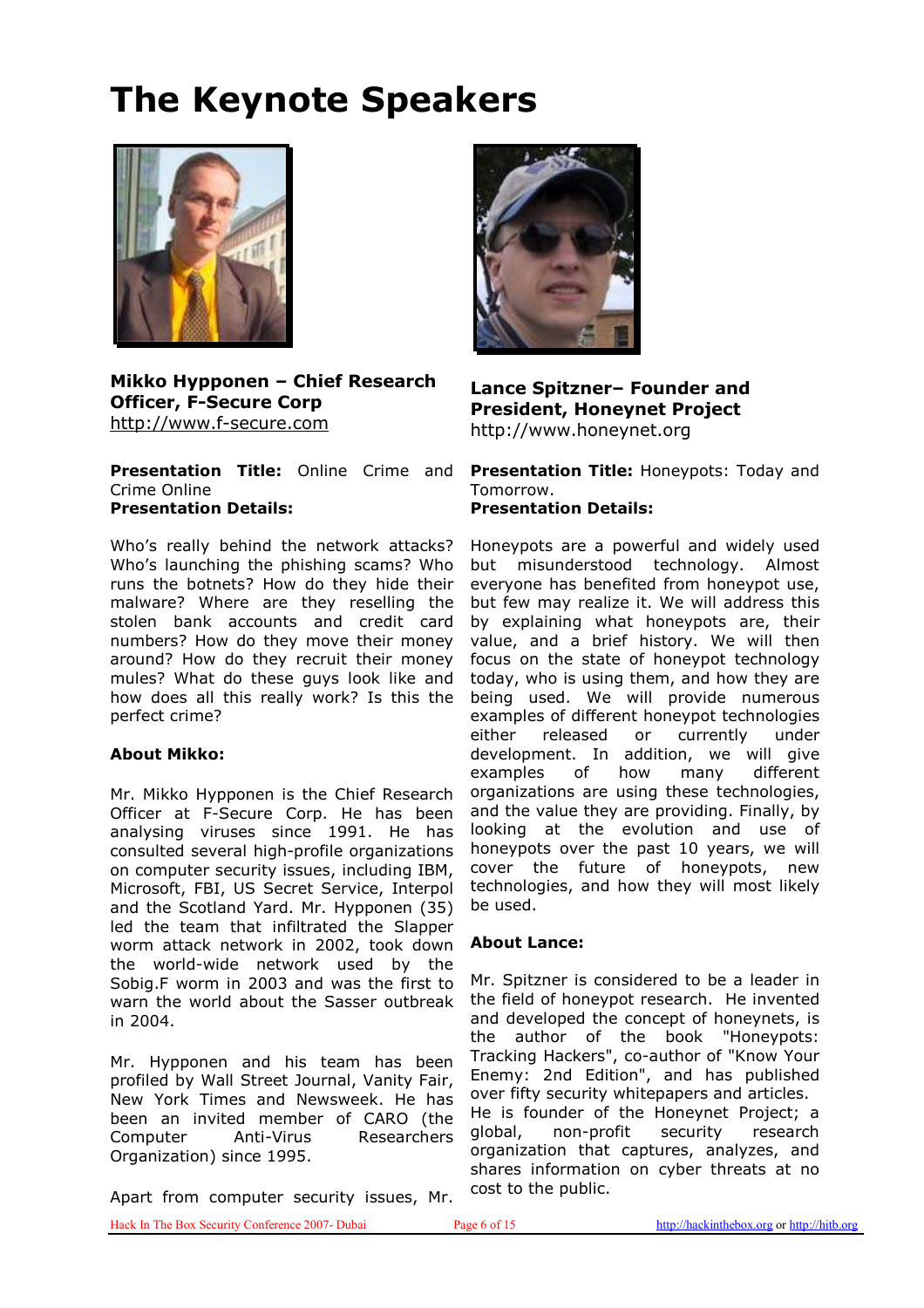Hypponen enjoys collecting and restoring classic arcade video games and pinball machines from past decades. He lives with his family, and a small moose community, on an island near Helsinki.

He has spoken and worked with numerous organizations around the world, including NSA, FIRST, the Pentagon, the FBI Academy, the President's Advisory Board, West Point, the Navy War College, the Department of Justice, and Monetary Authority of Singapore. His work has been documented in the media such as CNN, BBC, NPR, and Wall Street Journal. Before information security, Mr. Spitzner served seven years in the Army, four as an officer in the Army's Rapid Deployment Force. Mr. Spitzner earned a B.A. History from the University of Illinois-Champaign and an MBA from the University of Illinois-Chicago.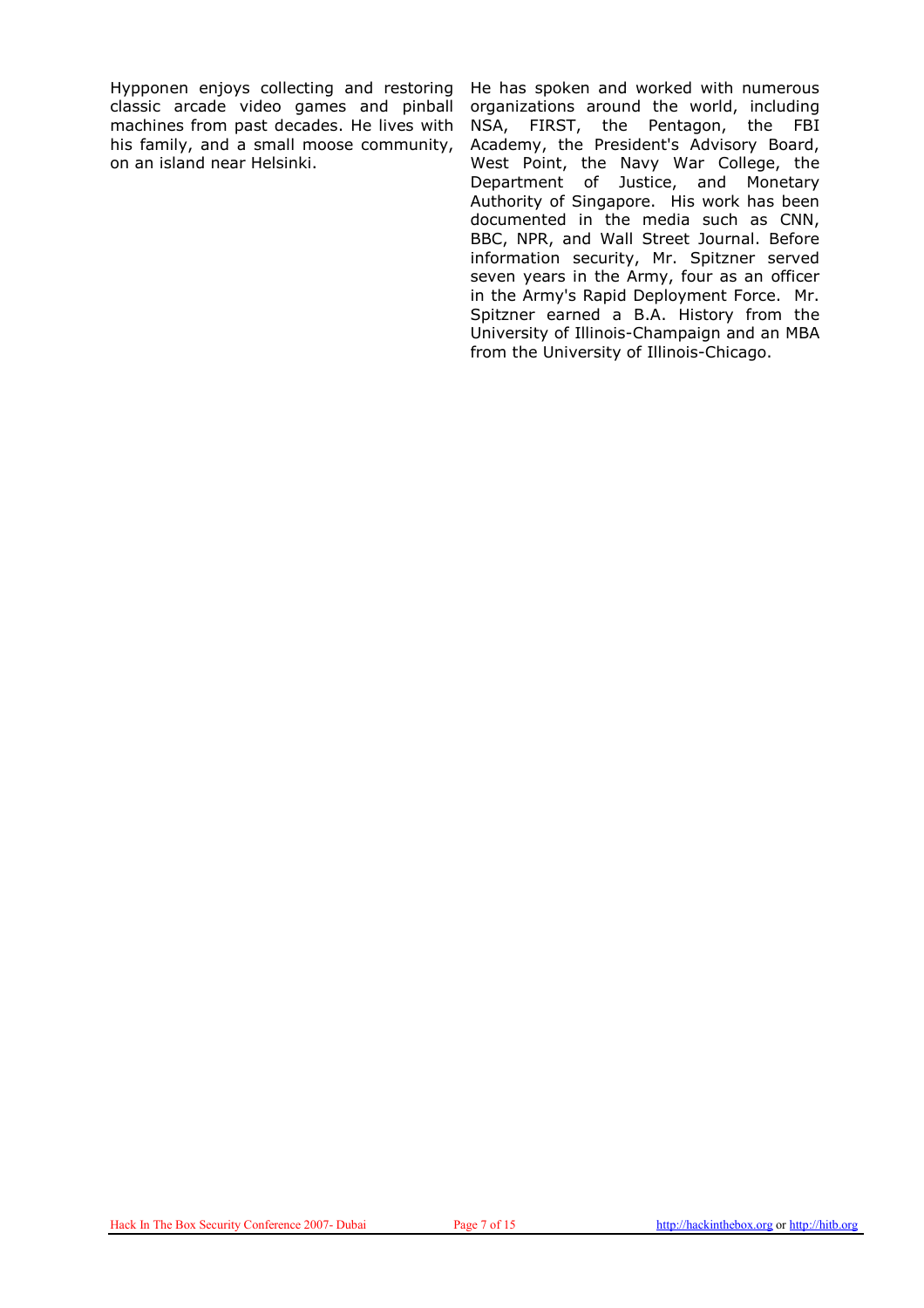### Our distinguished panel of speakers

#### 1.) Emmanuel Gadaix (Founder, Telecom Security Task Force, TSTF)

Emmanuel is a founder of Telecom Security Task Force (TSTF) which specializes in providing security services to mobile carriers. His passion for telecommunications security started in the early 90's while exploring worldwide X.25 networks. In 1994 he joined Nokia Telecommunications and participated in the launch of several GSM networks across Asia. In 1997 he founded The Relay Group in Thailand, a company seen as a pioneer of the Penetration Testing business in the region. Emmanuel is also involved in the development of alternative energy projects.

#### 2.) Enno Rey (ERNW GmbH)

Enno Rey loves playing with network protocols and devices since he first heard about the internet protocol family. Prior to founding a specialized team of security researchers in 2001 he's been working as a sysadmin and network operator. He has vast experience in designing, operating, troubleshooting and securing large networks. Furthermore he is one of the authors of the first and only German book on penetration-testing, has written several articles and white papers and is a frequent speaker on conferences. Enno's twelve years of information security experience include a wide variety of topics, amongst them cryptography, pentesting/auditing, secure network design and technology risk evaluation. Throughout the years he has acquired the usual security certifications (CISSP, CISA, BS 7799 Lead Auditor) and has provided security consultancy services to many Fortune 500 enterprises and governmental agencies.

#### 3.) Fabrice Marie (Manager, FMA-RMS Singapore/Malaysia)

Fabrice Marie is a senior security consultant working for FMA-RMS, a small dedicated security firm based in Singapore with offices in Kuala Lumpur. Developer by trade for many years, he has been involved in the information security fields for over 7 years. His interests are in cryptography, trusted operating systems, secure programming, open source and firewalling techniques. For the last three years he has been breaking mostly bank and telco web applications in the region, as well as performing penetration tests for them.

#### 4.) Hendrik Scholz (Lead VoIP Developer, Freenet Cityline GmbH)

Hendrik Scholz is a lead VoIP developer and systems engineer at Freenet Cityline GmbH in Kiel, Germany. While studying and working in Kiel (Germany), Melbourne (Australia), Atlanta (Ga, USA) and Orlando (Fl, USA) he contributed to FreeBSD and specialized on networking security issues. Nowadays the average work day consists of a healthy mix of design, development and debugging. Having access to all sorts of VoIP devices hacking on those became a spare time passion. Publications include various presentations as well as additions to the SIP Express Router (SER, available at iptel.org). Some publications are available at http://www.wormulon.net/publications/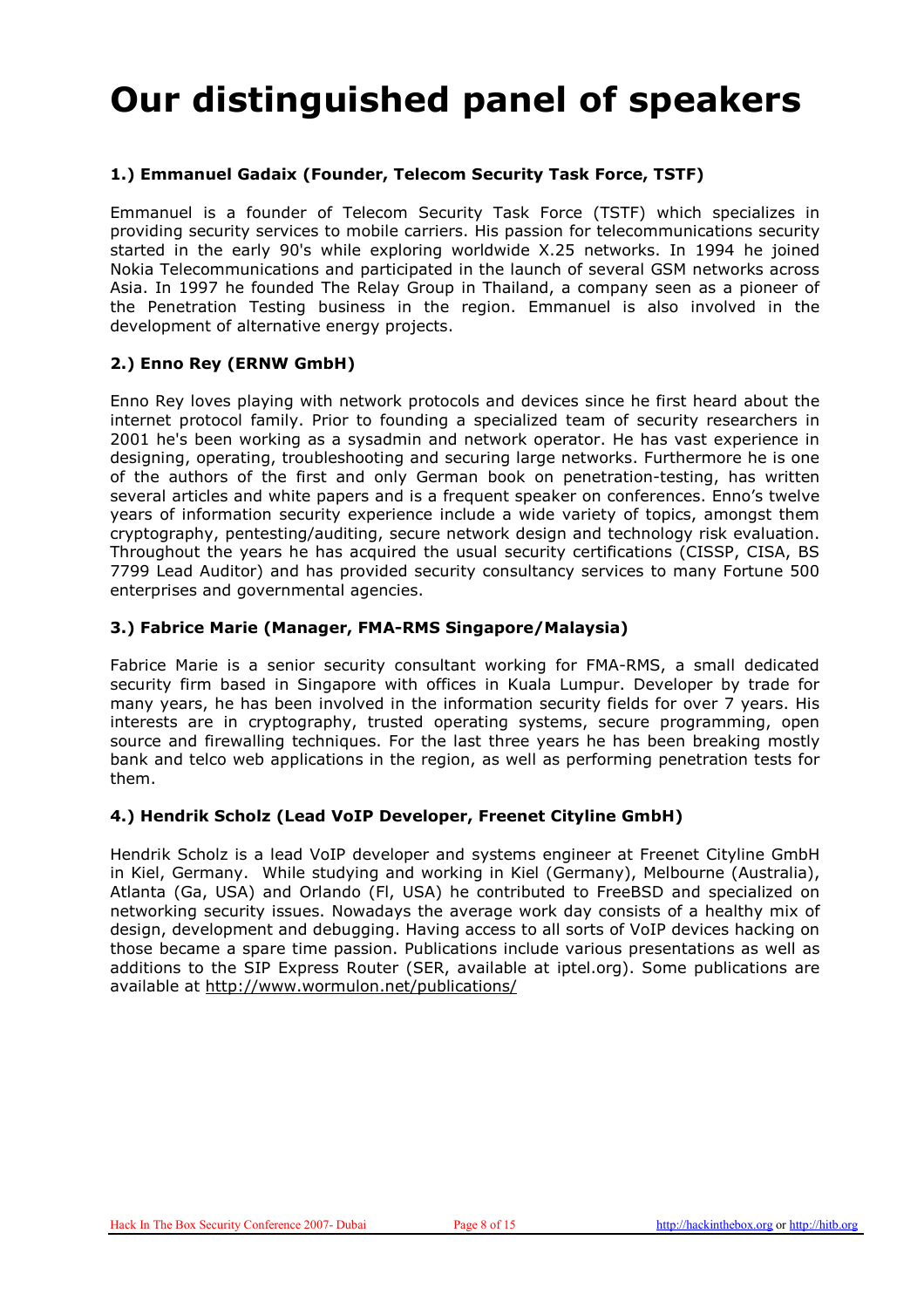#### 5.) Marc Webber Tobias (Investigative Attorney and Security Specialist)

Marc Weber Tobias is an investigative attorney and security specialist living in Sioux Falls, South Dakota. He represents and consults with lock manufacturers, government agencies and corporations in the U.S. and overseas regarding the design and bypass of locks and security systems. He has authored five police textbooks, including Locks, Safes, and Security, which is recognized as the primary reference for law enforcement and security professionals worldwide. The second edition, a 1400 page two-volume work, is utilized by criminal investigators, crime labs, locksmiths and those responsible for physical security. A ten-volume multimedia edition of his book is also available online. His website is security.org, Marc is a member of a number of professional security organizations, including the American Society of Industrial Security (ASIS), Association of Firearms and Tool Marks Examiners (AFTE), American Polygraph Association (APA) and American Association of Police Polygraphists (AAPP).

Marc was Chief of the Organized Crime Unit, Office of Attorney General in the State of South Dakota, and as such directed many criminal investigations. He also worked special investigations for the Office of Governor, State of South Dakota for sixteen years, and was responsible for conducting internal inquiries for the executive branch of government and for the state prison system.

Marc has lectured extensively in the United States and Europe on physical security and certain aspects of criminal investigations and interrogation technique. He holds several patents involving the bypass of locks and security systems. Marc contributes a column to engadget.com and has been featured in many publications as well as radio and television stories around the world.

#### 6.) Nitin Kumar (Independent Security Engineer / Researcher)

Mr. Nitin Kumar is an independent Security Engineer & researcher from the India's Himalayan Region. He has been involved in Network Security Analysis and Penetration Techniques. He likes reverse engineering, researching OS & Network Security. He is a recent graduate in Bachelor of Technology, Computer Science & holds RHCE certification. His clients include some of most reputed organizations of India. His latest work involves the development of boot kit (a technique to subvert Windows 2000/XP/2003 System using custom boot sector).

#### 7.) Raoul Chiesa (Board of Directors Member@ Mediaservice.net ISECOM Group & TSTF)

His first wanderings on the international computer networks of the biggest Eighties and Nineties companies date back to 1986, when he was 13, under the nickname of Nobody After a series of sensational interferences, such as telcos and other military, governmental, and financial institutions, he was officially recognised as one of the main members of the European and North American hacker scene by international authorities in 1995.

As founder and C.T.O. of @ Mediaservice.net, an italian vendor-independent, security consulting firm, Raoul Chiesa has been active in the field of computer security research at a high level since 1997, together with a team of experts and technicians who gave their contribution to national and international Security R&D projects.

In 2000, Prof. Danilo Bruschi, President of CLUSIT, asked him to be a founder member of the Italian Association for Computer Security; since the first year of activity of the association, Raoul Chiesa has been a member of its Board of Directors, participating in the work of the Study Commission about theCertifications in Computer Security and acting as a coordinator of the Open Source and Security's Commission.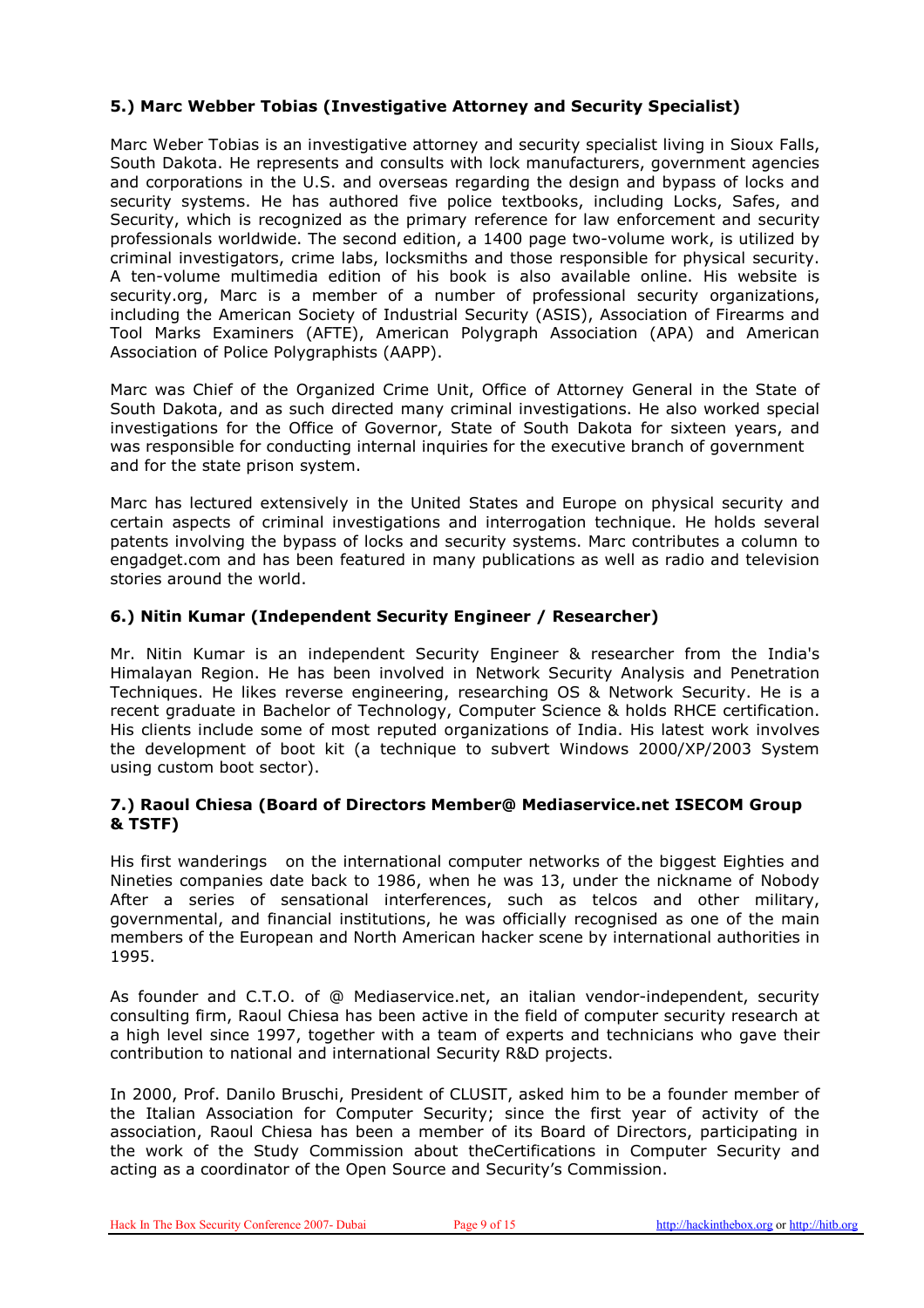In 2002, two security researchers and Raoul founded the italian-based association "Blackhats.it" , a group of security experts and hackers, some of whom working in the field of ICT, who decided to collaborate as a single entity. It is a handful of computer security professionals, strongly linked to "underground†world and genuine hacker philosophy, men and women who devoted themselves to technological innovations and to the improvement of security standards on the Internet.

Since 2003, Raoul Chiesa is the Southern Europe Referent for TSTF (Telecom Security Task Force), an international panel of consultants with high level skills on telcos present in four continents; in the same year Raoul Chiesa was elected in the ISECOM's International Executive Board, following his role of Director of Communications for the Institute (2004).

#### 8.) Rodrigo Rubira Branco (Software Engineer, IBM)

Rodrigo Rubira Branco (BSDaemon) is a Software Engineer at IBM, member of the Advanced Linux Response Team (ALRT), part of the IBM Linux Technology Center (IBM/LTC) Brazil also working in the IBM Toolchain (Debugging) Team for PowerPC Architecture.

He is the maintainer of the StMichael/StJude projects (www.sf.net/projects/stjude), the developer of the SCMorphism (www.kernelhacking.com/rodrigo) and has talks at the most important security-related events in Brazil (H2HC, SSI, CNASI). Rodrigo is also a member of the Rise Research (www.risesecurity.org).

#### 9.) Shreeraj Shah (Director, Net-Square)

Shreeraj Shah is founder and director of Net-Square. He has five years of experience in the field of security with a strong academic background. He has experience in system security architecture, system administration, network architecture, web application development, security consulting and has performed network penetration testing and application evaluation exercises for many significant companies in the IT arena. Shreeraj graduated from Marist College with a Masters in Computer Science, and has a strong research background in computer networking, application development, and objectoriented programming. He received his Bachelors degree in Engineering, Instrumentation and Control from Gujarat University, and an MBA from Nirma Institute of Management, India.

Shreeraj is the co-author of "Web Hacking: Attacks and Defense" published by Addison Wesley. He has published several advisories, tools, and white papers as researcher, and has presented at conferences including HackInTheBox, RSA, Blackhat, Bellua, CII, NASSCOM etc. You can find his blog at http://shreeraj.blogspot.com/.

#### 10.) Tareq Saade (Program Manager, MSRR, Microsoft Corporation)

Tareq Saade, a former Dubai resident, is a program manager on the Microsoft Security Research & Response team. MSRR is responsible for creating technology around the collection and consumption of telemetry from a wide variety of Microsoft security technologies including SpyNet which Tareq helped build.

#### 11.) The Grugq (Independent Network Security Researcher)

The Grugq is a domain expert consultant on VoIP security, digital forensic analysis and reverse engineering. The Grugq has spent 7 years working with all aspects of information security, from penetration testing to solutions and product development. The Grugq's career has seen him working for financials, security consulting companies, start-ups and, most recently, founding his own information security company.

The Grugq's information security expertise ranges from penetration testing and source code auditting, through to rootkit technologies and advanced digital forensic analysis and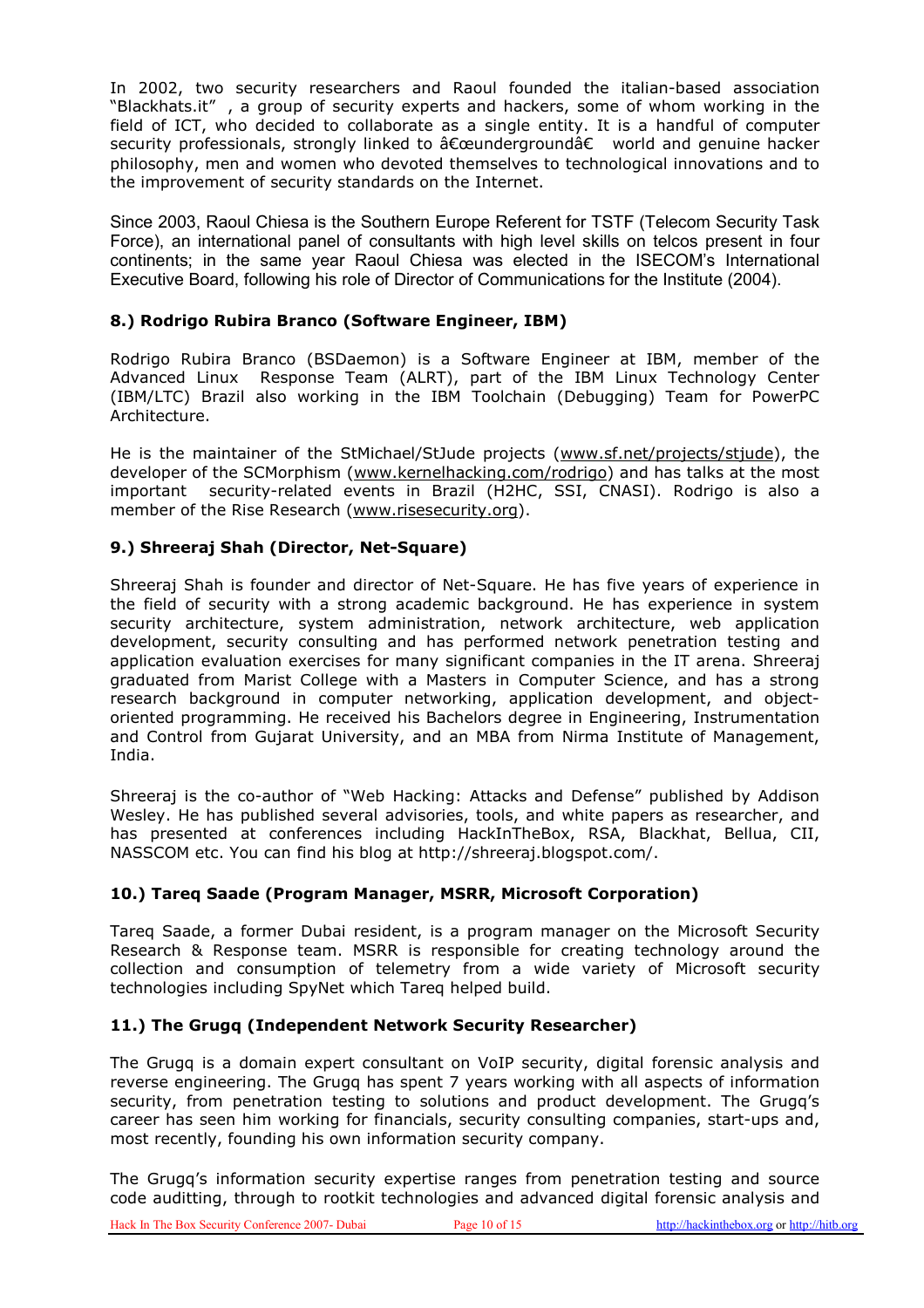investigation. Since 2001 the Grugq has been involved in active Voice over IP security research, recently completing successful audits for major European and Asian telcos.

The Grugq's domain expertise in VoIP security has seen him present at conferences, release advisories and complete assessments for national European and major Asian telcos. Additionally, he has developed strategic whitepapers for enterprise VoIP deployments. Based on his experiences with numerous audits, the Grugq has developed a VoIP security assessment tool suite to facilitate more accurate, effective and rapid VoIP centric penetration testing.

#### 12.) Vipin Kumar (Independent Network Security Consultant/Analyst)

Mr. Vipin Kumar is an independent security consultant and analyst. He has experience in system and network security as well as programming and project design. He likes to develop specialized software and/or stuffs related to windows kernel. He holds MCSE and Bachelors in Technology in Computer Science. His latest work involves the development of boot kit (a technique to subvert Windows 2000/XP/2003 System using custom boot sector). He is currently analyzing windows vista kernel architecture.

#### 13.) Window Snyder (Chief Security Something-or-Other, Mozilla Foundation)

Window Snyder is Chief Security Something-or-Other at Mozilla Corporation.

Prior to joining Mozilla, Ms. Snyder was a principal, founder, and core team member at Matasano, a security services and product company based in New York City and a senior security strategist at Microsoft in the Security Engineering and Communications organization. At Microsoft she managed the relationships between security consulting companies and the Microsoft product teams and the outreach strategy for security vendors and security researchers. Previously she was responsible for security sign-off for Windows XP SP2 and Windows Server 2003.

Ms. Snyder was Director of Security Architecture at @stake. She developed application security analysis methodologies and led the Application Security Center of Excellence. She was a software engineer for 5 years focused primarily on security applications, most recently at Axent Technologies, now Symantec.

Ms. Snyder is co-author of Threat Modeling, a manual for security architecture analysis in software.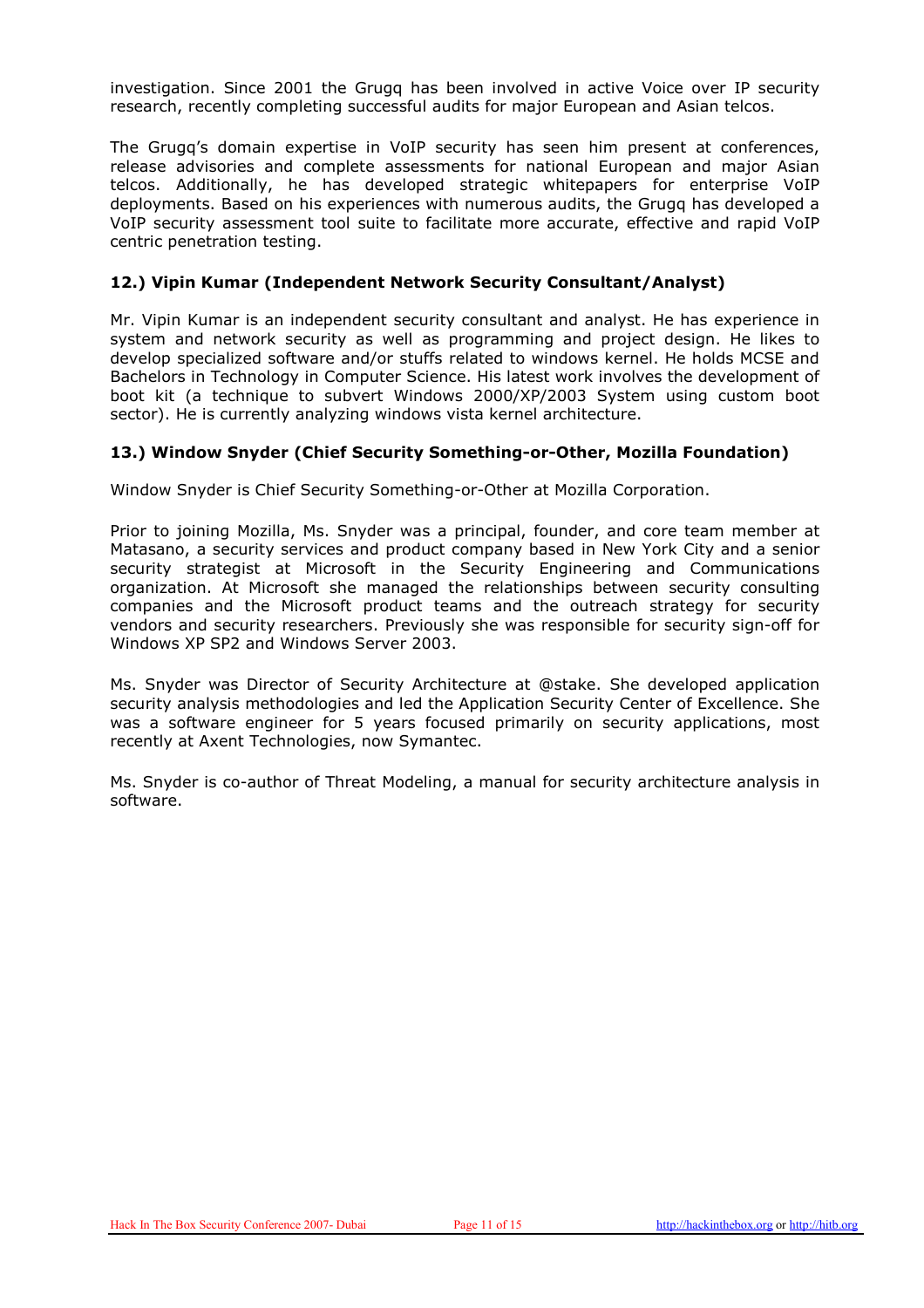### Conference Agenda

### DAY 1 4 TH APRIL 2007

| 07.30 | <b>Registration</b>                                                                                                                                             |                                                                                                                                                     |
|-------|-----------------------------------------------------------------------------------------------------------------------------------------------------------------|-----------------------------------------------------------------------------------------------------------------------------------------------------|
| 08.50 | <b>Welcome Address by TRA / CEO of DU</b>                                                                                                                       |                                                                                                                                                     |
| 09.00 | <b>Keynote Address 1: Online Crime and Crime Online</b><br>Mikko Hypponen, Chief Research Officer, F-Secure Corp.                                               |                                                                                                                                                     |
| 10:00 | <b>BREAK</b>                                                                                                                                                    |                                                                                                                                                     |
|       | <b>TRACK I</b>                                                                                                                                                  | <b>TRACK II</b>                                                                                                                                     |
| 10:30 | <b>HEWLETT PACKARD</b><br><b>MIDDLE EAST</b>                                                                                                                    | Digging into SNMP 2007 -<br><b>An Exercise on Breaking</b><br><b>Networks</b><br>Enno Rey, ERNW Gmbh                                                |
| 11:30 | <b>NGN Security - Next</b><br><b>Generation Nightmare</b><br>Emmanuel Gadaix, Founder,<br>Telecom Security Task Force,<br><b>TSTF</b>                           | <b>Open Source Open Security</b><br>Window Snyder, Chief Security<br>Something or Other, Mozilla<br>Corporation                                     |
| 12:30 | <b>LUNCH</b>                                                                                                                                                    |                                                                                                                                                     |
| 13:30 | <b>Vboot Kit: Compromising</b><br><b>Windows Vista Security</b><br>Vipin Kumar & Nitin Kumar,<br><b>Independent Network Security</b><br>Consultants/Researchers | <b>DU</b>                                                                                                                                           |
| 14:30 | <b>BREAK</b>                                                                                                                                                    |                                                                                                                                                     |
| 15:00 | <b>Ravage Unleashed: The</b><br><b>Tactical VoIP Toolkit</b><br>The Grugq, Independent Network<br><b>Security Consultant</b>                                    | <b>Opened in Ten Seconds: The</b><br><b>Insecurity of Mechanical Locks</b><br>Marc Webber Tobias, Investigative<br>Attorney and Security Specialist |
| 16:00 | <b>END</b>                                                                                                                                                      |                                                                                                                                                     |
| 17:00 | MICROSOFT COCKTAIL / RECEPTION PARTY IN SHERATON<br><b>DUBAI CREEK FOR CONFERENCE SPEAKERS</b><br><b>AND ALL DELEGATES</b>                                      |                                                                                                                                                     |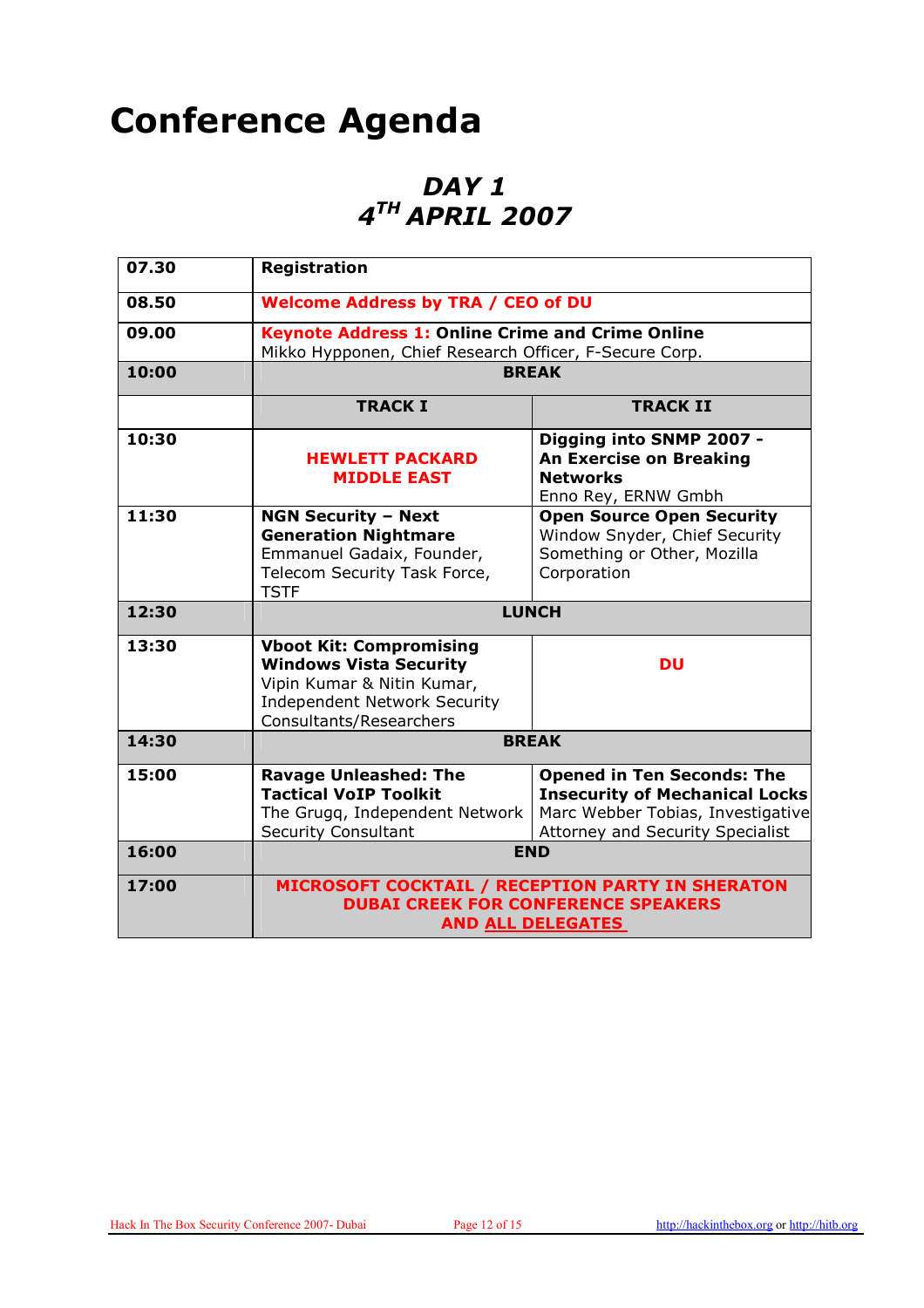### DAY<sub>2</sub> 5<sup>th</sup> APRIL 2007

| 08.30 | <b>Registration</b>                                                                                                                                                   |                                                                                                                                                                         |
|-------|-----------------------------------------------------------------------------------------------------------------------------------------------------------------------|-------------------------------------------------------------------------------------------------------------------------------------------------------------------------|
| 09.00 | <b>Keynote Address 2: Honeypots: Today and Tomorrow</b><br>Lance Spitzner, Founder Honeynet Project                                                                   |                                                                                                                                                                         |
| 10:00 | <b>BREAK</b>                                                                                                                                                          |                                                                                                                                                                         |
|       | <b>TRACK I</b>                                                                                                                                                        | <b>TRACK II</b>                                                                                                                                                         |
| 10:30 | <b>ETISALAT /</b><br><b>SYMANTEC MIDDLE EAST</b>                                                                                                                      | Spam goes VOIP - Number<br><b>Harvesting for Fun and Profit</b><br>Hendrik Scholz, Lead VoIP<br>Developer, Freenet Cityline Gmbh                                        |
| 11:30 | <b>Robbing Banks: Easier Done</b><br><b>Than Said</b><br>Fabrice Marie, Founder, FMA-<br>RMS Singapore & Malaysia                                                     | A Middle Eastern Perspective<br>of the Malware Landscape<br>Tareg Saade, Program Manager,<br>Microsoft Security Research &<br>Response (MSRR), Microsoft<br>Corporation |
| 12:30 | <b>LUNCH</b>                                                                                                                                                          |                                                                                                                                                                         |
| 13:30 | <b>Kernel Hacking: If I really</b><br>know I can hack<br>Rodrigo Rubira Branco, Software<br>Engineer, IBM and member of<br>the Advanced Linux Response<br>Team (ALRT) | <b>SCANIT</b>                                                                                                                                                           |
| 14:30 | <b>BREAK</b>                                                                                                                                                          |                                                                                                                                                                         |
| 15:00 | X.25 Networks in the Arab<br>World<br>Raoul Chiesa, Board of Directors<br>member @Mediaservice.net<br><b>ISECOM Group &amp; Telecom</b><br>Security Task Force (TSTF) | <b>TBA</b><br>Shreeraj Shah, Director, Net-<br>Square                                                                                                                   |
| 16:00 | <b>END</b>                                                                                                                                                            |                                                                                                                                                                         |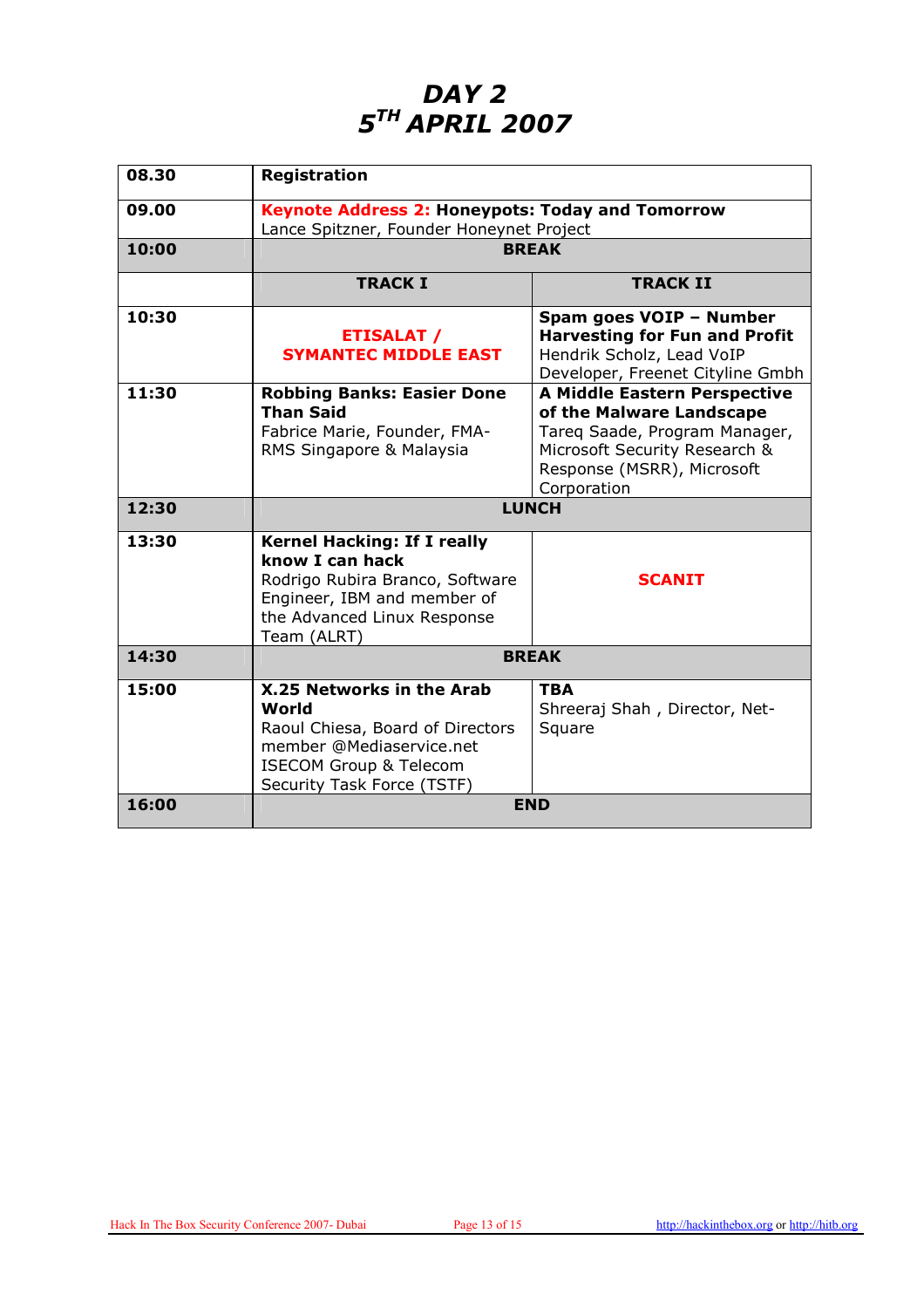## Capture The Flag (CTF)



#### **Overview**

This Capture the Flag will be the second CtF game to be held in the Middle East region after the attack-only game which was run in Bahrain in April of 2005. The attack-only CTF is different from the game that has been held in HITB Security Conference in 2002, 2003, 2004, 2005 and INFOSEC 2003.

Instead of each participant having to attack and defend, participants in the game will be expected to launch penetrative attacks against single or multiple target servers. Each machine is configured with various services (some of which may be vulnerable while others might not be). Participants are required to retrieve pre-configured files or 'flags' from the target machine in order to score points. Attendees are not bared from attacking each other however any participant found using denial of service attacks will be removed from the game immediately. First place teams will get USD3,000, USD2,000 for 2<sup>nd</sup> place and USD1,000 for 3<sup>rd</sup> place. The CTF competition and all prizes are sponsored by Scan Associates Sdn. Bhd.